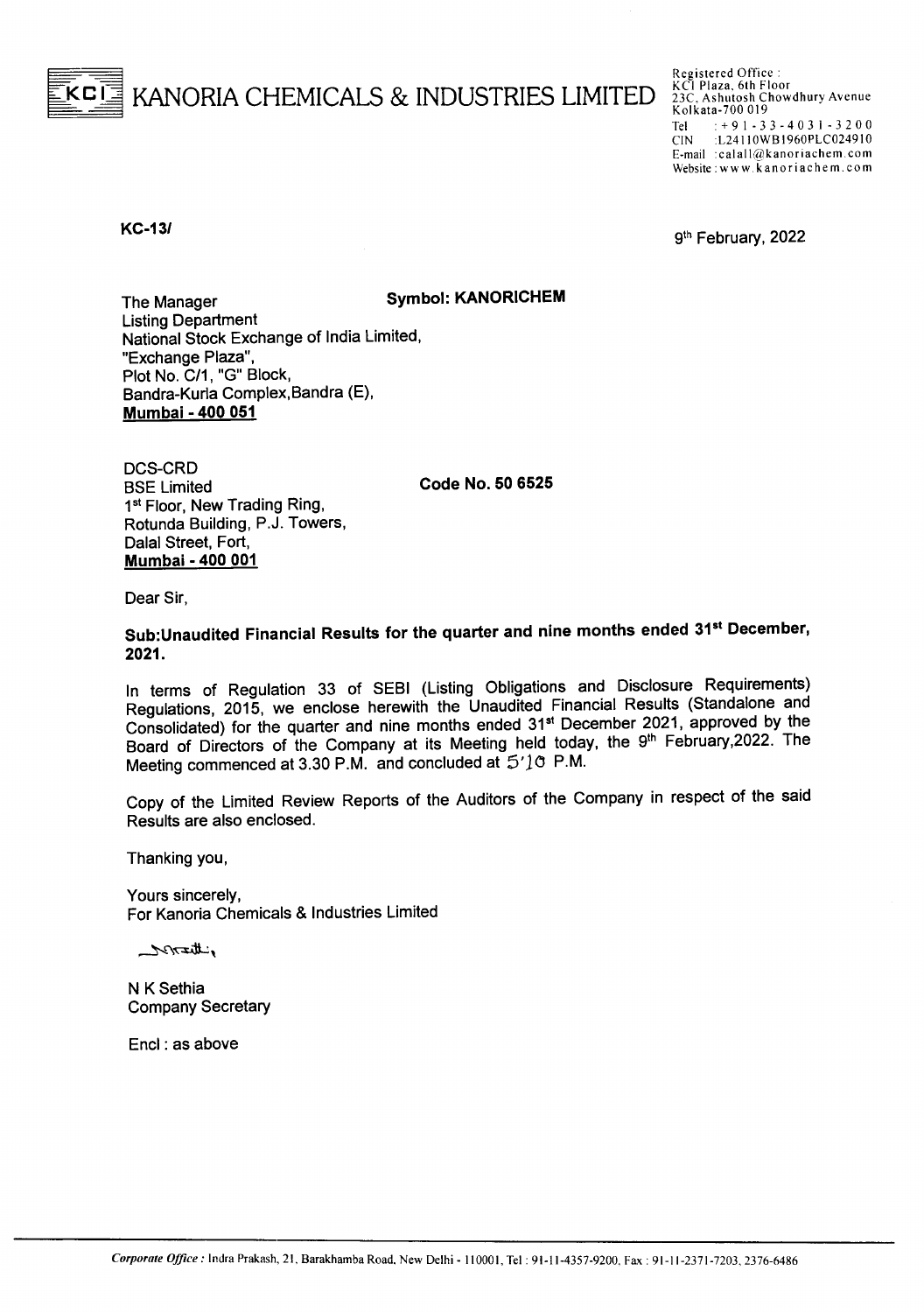**JKV8&CO**

Chartered Accountants

5-A, Nandalal Jew Road, Kolkata-700026 (India) Phone: +91 33 2476 5068 · E-mail: kolkata@jkvs.in

Limited Review Report on Unaudited Quarterly and Nine months ended Standalone Financial Results of Kanoria Chemicals & Industries Limited pursuant to the Regulation 33 of the SEBI(Listing Obligations and Disclosure Requirements) Regulations.2015.asamended

## To,

The Board of Directors Kanoria Chemicals & Industries Limited

- 1. We have reviewed the accompanying statement of unaudited standalone financial results ("the statement") of M/S. KANORIA CHEMICALS & INDUSTRIES LIMITED ("the Company") for the quarter and nine months ended December 31, 2021 attached herewith, being submitted by the Company pursuant to the requirement of Regulation 33 of the SEBI (Listing Obligation and Disclosure Requirements) Regulations, 2015, as amended (the Listing Regulations).
- 2. This Statement, which is the responsibility of the Company's Management and approved by the Board of Directors in their meeting held on 9<sup>th</sup> February 2022, has been prepared in accordance with the recognition and measurement principles laid down in the Indian Accounting Standard 34 "Interim Financial Reporting" ("Ind AS 34"), prescribed under section 133, of the Companies Act, 2013 read with relevant rules issued there under and other accounting principles generally accepted in India and in compliance with Regulation 33 of the Securities and Exchange Board of India (Listing Obligation and Disclosure Requirements) Regulations, 2015, as amended ("Listing Regulations"). Our responsibility is to issue a report on the Statement based on our review.
- 3. We conducted our review of the statement in accordance with the Standard on Review Engagement (SRE) 2410 "Review of Interim Financial Information Performed by the Independent Auditor of the Entity," issued by the Institute of Chartered Accountants of India (ICAI). This standard requires that we plan and perform the review to obtain moderate assurance as to whether the financial statements are free of material misstatement. A review is limited primarily to inquiries of company personnel and analytical procedures applied to financial data and thus provide less assurance than an audit. We have not performed an audit and accordingly, we do not express an audit opinion.
- 4. Based on our review conducted as above, nothing has come to our attention that causes us to believe that the accompanying statement of unaudited standalone financial results prepared in accordance with the recognition and measurement principles laid down in the applicable Indian Accounting Standards as specified in Section 133 of the Companies Act, 2013, read with the relevant rules issued there under and other recognized accounting practices and policies has not disclosed the information required to be disclosed in terms of Regulation 33 of the SEBI(Listing Obligations & Disclosure Requirements) Regulations,2015, as amended, including the manner in which it is to be disclosed, or that it contains any material misstatement.

# 5. Emphasisof Matter:

We draw our attention to Note 2 of the unaudited financial results, regarding revenue recognition for sale of Solar Power supplied to Discom based on the tariff declared by the Rajasthan Electricity Regulatory Commission vide order dated 5th March, 2019 pending execution of Power Purchase Agreement, the execution of which is sub-judice. The unbilled revenue towards this for the quarter and nine months ended 31<sup>st</sup> December, 2021 is Rs. 45 lakhs and Rs. 167 lakhs respectively (Previous year - Rs. 230 lakhs) and the corresponding to date receivables amounting to Rs. 611 lakhs have been included in Trade Receivables. The Company is confident of recovery of the same in due course. Our conclusion is not modified in respect of this matter.

> ForJ KV S& CO. Firm Registration No.318086E **Chartered Accountants**

(AJAY KUMAR) Partner Membership No. 068756 UDIN:22068756AAZWCM4012

Place: Kolkata Dated: 9<sup>th</sup> February, 2022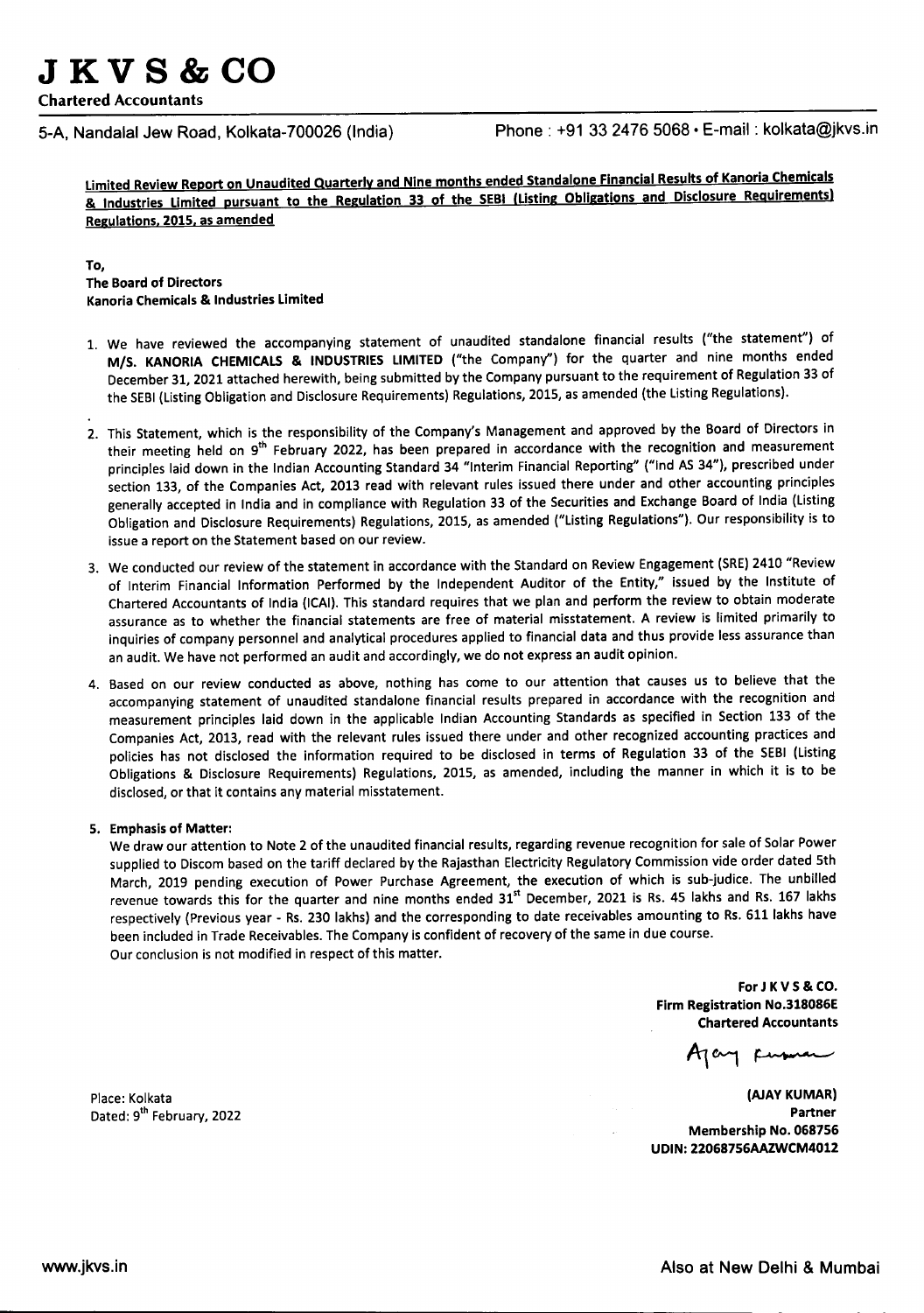

#### KANORIA CHEMICALS & INDUSTRIES LIMITED "KCI Plaza", 6th Floor, 23C, Ashutosh Chowdhury Avenue, Kolkata-700 019 Phone No. +9133 40313200 Website : www.kanoriachem.c

 $\bar{z}$ 

CIN : L24110WB1960PLC024910

(INR in Lakhs)

 $\frac{1}{4}$ 

| STATEMENT OF UNAUDITED STANDALONE FINANCIAL RESULTS FOR THE QUARTER AND NINE MONTHS ENDED 31ST DECEMBER, 2021 |                                    |            |            |             |            |            |
|---------------------------------------------------------------------------------------------------------------|------------------------------------|------------|------------|-------------|------------|------------|
|                                                                                                               | Nine Months ended<br>Quarter ended |            |            |             | Year ended |            |
| <b>Particulars</b>                                                                                            | (Unaudited)                        |            |            | (Unaudited) |            | (Audited)  |
| 31.12.2021                                                                                                    |                                    | 30.09.2021 | 31.12.2020 | 31.12.2021  | 31.12.2020 | 31.03.2021 |
| <b>INCOME</b>                                                                                                 |                                    |            |            |             |            |            |
| <b>Revenue from Operations</b>                                                                                | 17,135                             | 17,390     | 12,451     | 46,230      | 23,834     | 38,795     |
| Other Income                                                                                                  | 324                                | 133        | 339        | 775         | 743        | 488        |
| <b>Total Income</b>                                                                                           | 17,459                             | 17,523     | 12,790     | 47,005      | 24,577     | 39,283     |
| <b>EXPENSES</b>                                                                                               |                                    |            |            |             |            |            |
| Cost of Materials Consumed                                                                                    | 13,193                             | 11,692     | 8,015      | 33,926      | 15,061     | 25,759     |
| Change in Inventories of Finished Goods and Work-in-Progress                                                  | (1,046)                            | 761        | (76)       | (1, 311)    | 1,325      | 1.355      |
| <b>Employee Benefit Expenses</b>                                                                              | 855                                | 834        | 761        | 2,514       | 2,179      | 2,910      |
| <b>Other Expenses</b>                                                                                         | 2,356                              | 2,088      | 1,757      | 6,308       | 3,971      | 5,923      |
| <b>Expenses</b>                                                                                               | 15,358                             | 15,375     | 10,457     | 41,437      | 22,536     | 35,947     |
| Profit before Finance Costs, Depreciation & Amortisation,                                                     |                                    |            |            |             |            |            |
| <b>Exceptional Items and Tax</b>                                                                              | 2,101                              | 2,148      | 2,333      | 5,568       | 2,041      | 3,336      |
| <b>Finance Costs</b>                                                                                          | 201                                | 202        | 318        | 677         | 974        | 1,247      |
| Depreciation and Amortisation Expenses                                                                        | 534                                | 533        | 562        | 1,591       | 1,703      | 2,214      |
| Profit/(Loss) before Exceptional Items and Tax                                                                | 1,366                              | 1,413      | 1,453      | 3,300       | (636)      | (125)      |
| <b>Exceptional Items</b>                                                                                      |                                    |            | 299        |             | 378        | 378        |
| Profit/(Loss) before Tax                                                                                      | 1,366                              | 1,413      | 1,154      | 3,300       | (1,014)    | (503)      |
| Tax Expenses:                                                                                                 |                                    |            |            |             |            |            |
| <b>Current Tax</b>                                                                                            | 246                                | 257        |            | 595         |            |            |
| Deferred Tax                                                                                                  | 440                                | 239        | 24         | 755         | (43)       | (136)      |
| Profit/(Loss) for the Period                                                                                  | 680                                | 917        | 1,130      | 1,950       | (971)      | (367)      |
| OTHER COMPREHENSIVE INCOME (OCI)                                                                              |                                    |            |            |             |            |            |
| A (i) Items that will not be reclassified to Profit or Loss                                                   | (14)                               | (6)        | 7          | (22)        | (10)       | 84         |
| (ii) Income Tax relating to items that will not be reclassified to Profit                                     |                                    |            |            |             |            |            |
| or Loss                                                                                                       | 3                                  | 2          | 3          | 7           | 11         | (19)       |
| B (i) Items that will be reclassified to Profit or Loss                                                       |                                    |            |            |             |            |            |
| (ii) Income Tax relating to items that will be reclassified to Profit or                                      |                                    |            |            |             |            |            |
| Loss                                                                                                          |                                    |            |            |             |            |            |
| Other Comprehensive Income for the Period, net of tax                                                         | (11)                               | (4)        | 10         | (15)        | 1          | 65         |
| Total Comprehensive Income for the Period                                                                     | 669                                | 913        | 1,140      | 1,935       | (970)      | (302)      |
| Paid up Equity Share Capital (INR 5/- per Share)                                                              | 2,185                              | 2,185      | 2,185      | 2,185       | 2,185      | 2,185      |
| <b>Other Equity</b>                                                                                           |                                    |            |            |             |            | 59,187     |
| Earnings per Share (INR) - Basic & Diluted                                                                    | 1.56                               | 2.10       | 2.59       | 4.46        | (2.22)     | (0.84)     |

 $\sim$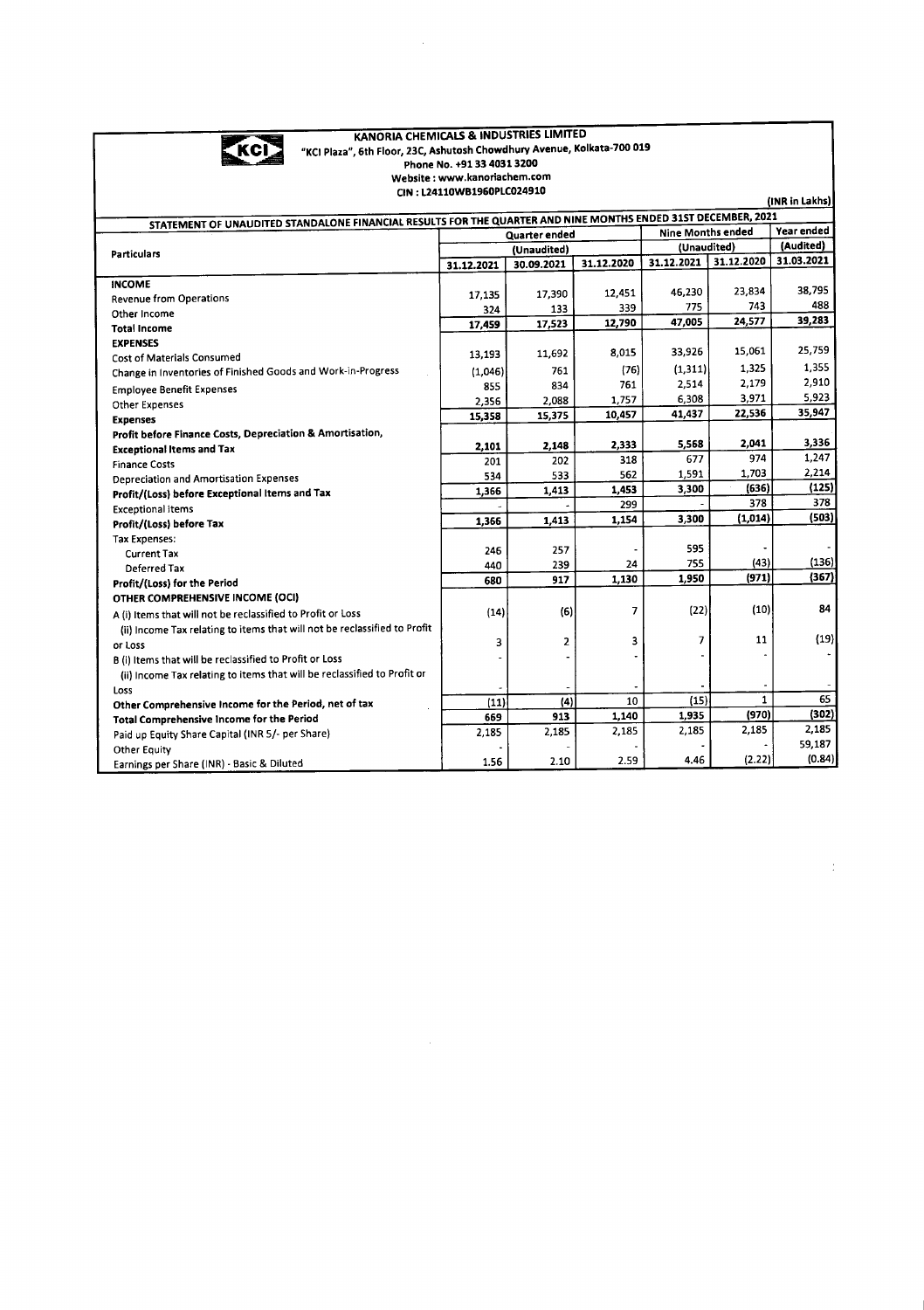|                                                                  |            |               |            |                   |             | (INR in Lakh)    |
|------------------------------------------------------------------|------------|---------------|------------|-------------------|-------------|------------------|
|                                                                  |            |               |            |                   |             |                  |
| SEGMENT WISE STANDALONE REVENUE, RESULTS, ASSETS AND LIABILITIES |            | Quarter ended |            | Nine Months ended |             | Year ended       |
| Particulars                                                      |            | (Unaudited)   |            |                   | (Unaudited) | (Audited)        |
|                                                                  | 31.12.2021 | 30.09.2021    | 31.12.2020 | 31.12.2021        | 31.12.2020  | 31.03.2021       |
| <b>Segment Revenue</b>                                           |            |               | 12,401     | 46.058            | 23,660      | 38.565           |
| Alco Chemicals                                                   | 17.090     | 17,334        | 50         | 172               | 174         | 230              |
| Solar Power                                                      | 45         | 56            |            | 46,230            | 23,834      | 38,795           |
| <b>Revenue from operations</b>                                   | 17,135     | 17,390        | 12,451     |                   |             |                  |
| <b>Segment Results</b>                                           |            |               | 1,737      | 4.246             | 485         | 1,808            |
| Alco Chemicals                                                   | 1.637      | 1,889         |            | (184)             | (188)       | (249)            |
| Solar Power                                                      | (82)       | (99)          | (73)       | 4.062             | 297         | 1,559            |
| Total                                                            | 1,555      | 1,790         | 1,664      |                   |             |                  |
| Less:                                                            |            |               |            | 677               | 974         | 1,247            |
| i) Finance Costs                                                 | 201        | 202           | 318        |                   | 378         | 378              |
| ii) Exceptional items                                            |            |               | 299        |                   |             |                  |
| iii) Other un-allocable expenditure net off                      |            |               |            | 85                | (41)        | 437              |
| un-allocable income                                              | (12)       | 175           | (107)      |                   | (1,014)     | (503)            |
| Profit/(loss) before Tax                                         | 1.366      | 1,413         | 1,154      | 3,300             |             |                  |
| <b>Segment Assets</b>                                            |            |               |            |                   | 50,336      | 51,066           |
| Alco Chemicals                                                   | 52,793     | 52,869        | 50,336     | 52,793            | 2,080       | 2,043            |
| Solar Power                                                      | 1.931      | 1,978         | 2,080      | 1,931             |             | 33,784           |
| Un-allocated                                                     | 33,527     | 33,758        | 34,120     | 33,527            | 34,120      | 86,893           |
| <b>Total Assets</b>                                              | 88,251     | 88,605        | 86,536     | 88,251            | 86,536      |                  |
| <b>Segment Liabilities</b>                                       |            |               |            |                   |             | 7,865            |
| Alco Chemicals                                                   | 8.710      | 8,517         | 6,807      | 8.710             | 6,807       | 114              |
| Solar Power                                                      | 51         | 37            | 109        | 51                | 109         |                  |
| Un-allocated                                                     | 16,183     | 17,413        | 18,916     | 16,183            | 18,916      | 17,542<br>25,521 |
| <b>Total Liabilities</b>                                         | 24.944     | 25,967        | 25,832     | 24,944            | 25,832      |                  |

Notes: <sup>1</sup> These results have been reviewed by the Audit Committee and approved by the Board of Directors at their respective meetings held on 9th February, 2022. Limited Review of these results has been carried out by the Statutory Auditors of the Company.

2 The Company, since April 2019, is recognising revenue from sale of Solar Power supplied to Discom based on the tariff declared by the Rajasthan Electricity Regulatory Commission vide order dated 5th March, 2019 pending execution of Power Purchase Agreement, the execution of which is sub-judice. The un billed revenue of Rs. 45 lakhs and Rs. 167 lakhs for the quarter and nine months ended 31st December, 2021 respectively (previous year Rs. 230 lakhs) and the corresponding receivables have been included in Trade Receivable.

3 Deferred Tax Expenses includes an amount of Rs. 284 lakhs pertaining to earlier years provided on account of increase in applicable surcharge from 7% to 12% consequent to increase in Taxable Income of the Company beyond Rs. 1,000 lakhs.

4 Previous period figures have been regrouped/rearranged, wherever necessary.

For and on behalf of the Board

Place: Kolkata Date : 9th February, 2022 RAJYA VARDHAN. ;:=:r:=::::::,"-".~ KANORIA :;-.::~~=- .\_- o.~...~.....'''''''''''''''

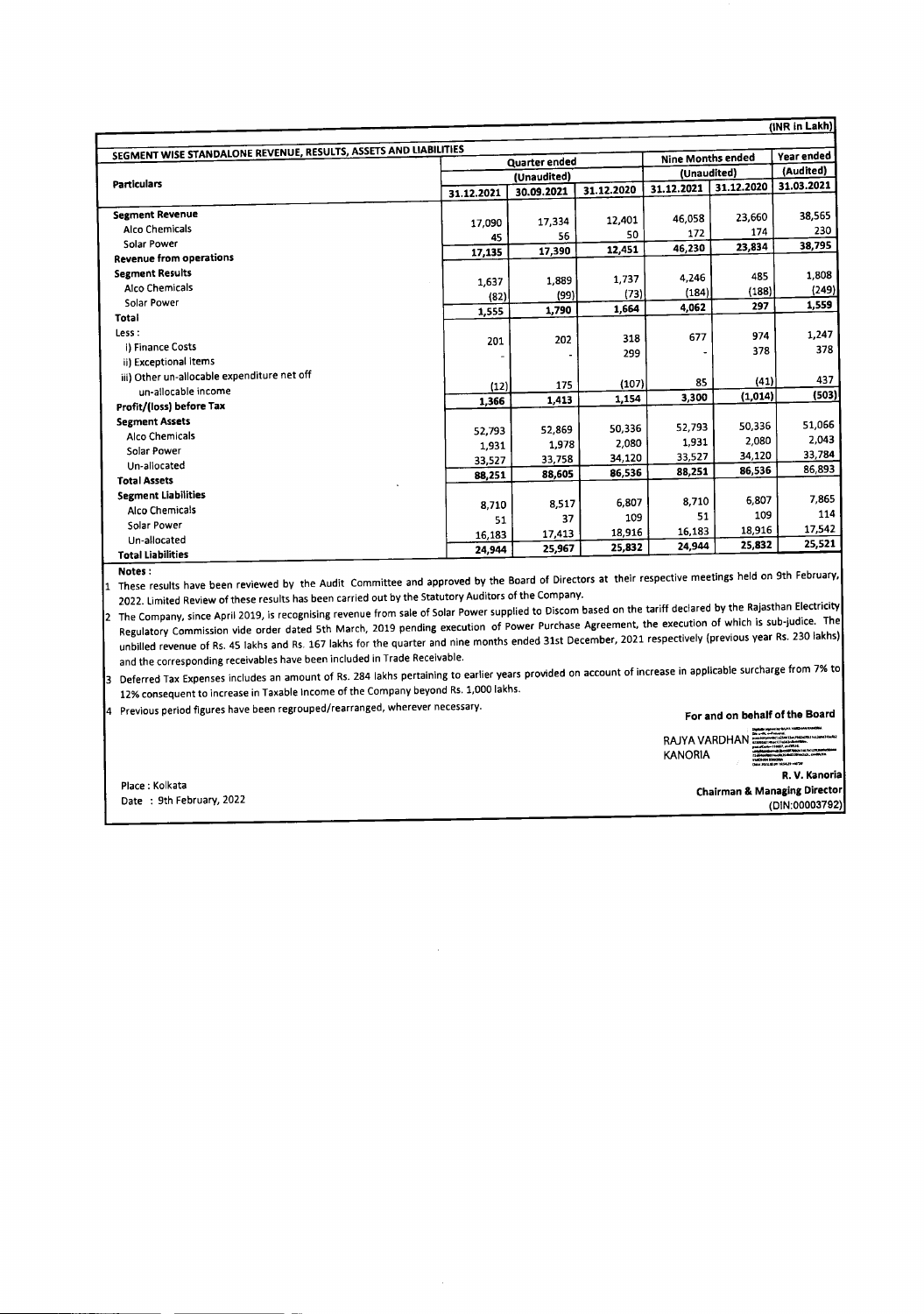**JKV8&CO**

Chartered Accountants

5-A, Nandalal Jew Road, Kolkata-700026 (India) Phone: +91 3324765068· E-mail: kolkata@jkvs.in

Limited Review Report on Unaudited Quarterly and Nine months ended Consolidated Financial Results of Kanoria Chemicals & Industries Limited pursuant to the Regulation 33 of the SEBI (Listing Obligations and Disclosure Requirements) Regulations. 2015. as amended

# To, The Board of Directors Kanoria Chemicals& Industries Limited

- 1. We have reviewed the accompanying statement of Unaudited Consolidated Financial Results ("the statement") of M/s. Kanoria Chemicals & Industries Limited ("the Parent") and its subsidiaries (the Parent and its subsidiaries together referred to as "the Group") for the quarter and nine months ended December 31, 2021 attached herewith, being submitted by the Parent pursuant to the requirement of Regulation 33 of the SEBI(Listing Obligation and Disclosure Requirements) Regulations, 2015, as amended (the Listing Regulations).
- 2. This Statement, which is the responsibility of the Parent's Management and approved by the Parent's Board of Directors in their meeting held on  $9<sup>th</sup>$  February 2022, has been prepared in accordance with the recognition and measurement principles laid down in the Indian Accounting Standard 34 "Interim Financial Reporting" ("Ind AS 34"), prescribed under section 133, of the Companies Act, 2013 read with relevant rules issued thereunder and other accounting principles generally accepted in India and in compliance with the Regulation 33 of the Securities and Exchange Board of India (Listing Obligation and Disclosure Requirements) Regulations, 2015, as amended ("Listing Regulations"). Our responsibility is to express a conclusion on the Statement based on our review.
- 3. We conducted our review of the Statement in accordance with the Standard on Review Engagement (SRE) 2410 "Review of Interim Financial Information Performed by the Independent Auditor of the Entity," issued by the Institute of Chartered Accountants of India (ICAI). A review of interim financial information consists of making inquiries, primarily of persons responsible for financial and accounting matters, and applying analytical and other review procedures. A review is substantially less in scope than an audit conducted in accordance with Standards on Auditing and consequently does not enable us to obtain assurance that we would become aware of all significant matters that might be identified in an audit. Accordingly, we do not express an audit opinion.

We also performed procedures in accordance with the circular issued by SEBI under Regulation 33(8) of the SEBI (Listing Obligations and Disclosure Requirements) Regulations, 2015, as amended, to the extent applicable.

| Sl. No. | <b>Name of the Companies</b>       | <b>Country of Incorporation</b> |                             |
|---------|------------------------------------|---------------------------------|-----------------------------|
| 1.      | Kanoria Africa Textiles PLC        | Ethiopia                        | <b>Subsidiary Company</b>   |
| 2.      | <b>APAG Holding AG</b>             | Switzerland                     | <b>Subsidiary Company</b>   |
| 3.      | <b>APAG Elektronik AG</b>          | Switzerland                     | <b>Step Down Subsidiary</b> |
| 4.      | APAG Elektronik S.R.O.             | <b>Czech Republic</b>           | <b>Step Down Subsidiary</b> |
| 5.      | <b>CoSyst Control Systems GmbH</b> | Germany                         | <b>Step Down Subsidiary</b> |
| 6.      | <b>APAG Elektronik LLC</b>         | <b>United States</b>            | <b>Step Down Subsidiary</b> |
| 7.      | <b>APAG Elektronik Corp</b>        | Canada                          | <b>Step Down Subsidiary</b> |

4. The Statement includes the results of the following entities:

5. Based on our review conducted and procedures performed as stated in paragraph 3 above and based on the consideration of the review reports of the other auditors referred in paragraphs7 below, nothing has come to our attention that causes us to believe that the accompanying statement of unaudited consolidated financial results prepared in accordance with recognition and measurement principles laid down in the aforesaid Indian Accounting Standard and other accounting principles generally accepted in India, has not disclosed the information required to be disclosed in terms of Regulation 33 of the SEBI (Listing Obligations & Disclosure Requirements) Regulations, 2015, as amended, including the manner in which it is to be disclosed, or that it contains any material misstatement.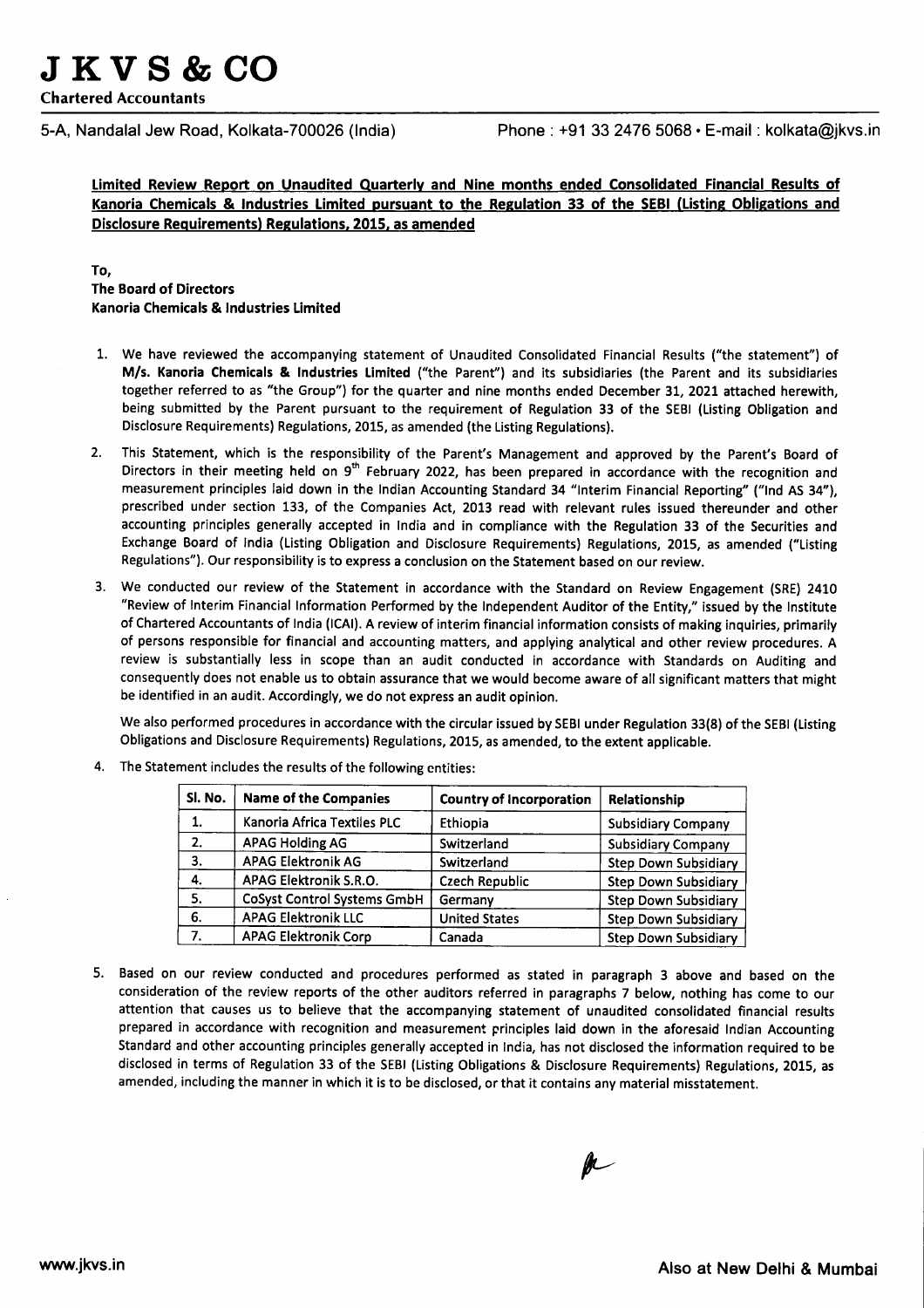### 6. Emphasis of Matter

We draw our attention to Note 2 of the unaudited financial results, regarding revenue recognition for sale of Solar Power supplied to Discom based on the tariff declared by the Rajasthan Electricity Regulatory Commission vide order dated 5th March, 2019 pending execution of Power Purchase Agreement, the execution of which is sub-judice. The unbilled revenue towards this for the quarter and nine months ended  $31<sup>st</sup>$  December, 2021 is Rs. 45 lakhs and Rs. 167 lakhs respectively (Previous year - Rs. 230 lakhs) and the corresponding to date receivables amounting to Rs. 611 lakhs have been included in Trade Receivables. The Company is confident of recovery of the same in due course. Our conclusion is not modified in respect of this matter.

7. We did not review the interim consolidated financial statements of APAG Holding AG and the interim financial statement of Kanoria Africa Textiles PLC, the foreign subsidiaries, whose interim financial statements reflect total assets of Rs. 69,721 lakhs as at December 31, 2021, Group's share of total revenues of Rs. 15,243 lakhs & Rs. 52,906 lakhs, Group share of net loss after tax of Rs. 2113 lakhs & Rs. 3712 lakhs and total comprehensive income of Rs.(2113) lakhs & Rs. (3712) lakhs for the quarter & nine months ended December 31, 2021 respectively, as considered in the consolidated unaudited financial results. These interim financial statements have been reviewed by other auditors, under the local law as applicable to them, whose reports have been furnished to us by the Management. These interim financial statements have been converted by the Management of the Holding Company so as to align with the accounting policies of the Parent for preparing consolidated financial results of the Group and have been considered in the consolidated financial results. Our conclusion on the Statement in so far as it relates to the amounts and disclosures included in respect of these subsidiaries is based solely on the reports of other auditors and is based on such consolidated interim financial statement(s)/ information which have been converted into Ind AS financial statement by the management and have been reviewed by us.

Our conclusion on the Statement is not modified in respect of the above matter.

For J K V S & CO. Firm Registration No.318086E Chartered Accountants

Aay Kuma

Place: Kolkata Dated: 9<sup>th</sup> day of February, 2022

(AJAY KUMAR) Partner Membership No. 068756 UDIN:22068756AAZWLU9632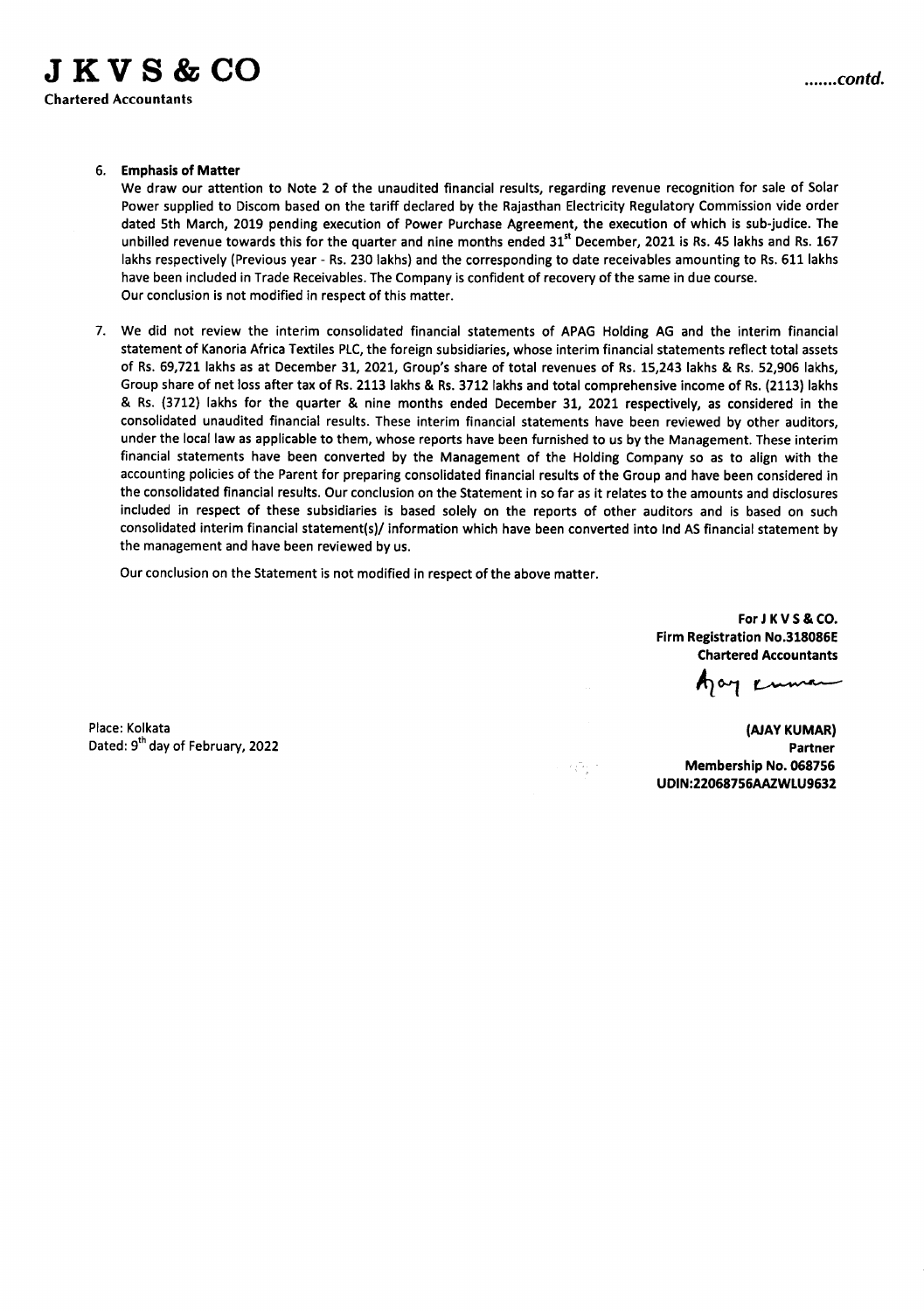

#### KANORIA CHEMICALS& INDUSTRIESLIMITED *"KCI Plaza", 6th Flaor, 23C,Ashutosh Chowdhury Avenue, Kolkata-700 019* Phone No. +91 33 4031 3200 Website: www.kanoriachem.com CIN : L24110WB1960PLC024910

(INR in Lakhs)

| STATEMENT OF UNAUDITED CONSOLIDATED FINANCIAL RESULTS FOR THE QUARTER AND NINE MONTHS ENDED 31ST DECEMBER, 2021                          |               |                |            |            |                          |            |  |
|------------------------------------------------------------------------------------------------------------------------------------------|---------------|----------------|------------|------------|--------------------------|------------|--|
| <b>Particulars</b>                                                                                                                       | Quarter ended |                |            |            | <b>Nine Months ended</b> | Year ended |  |
|                                                                                                                                          |               | (Unaudited)    |            |            | (Unaudited)              | (Audited)  |  |
|                                                                                                                                          | 31.12.2021    | 30.09.2021     | 31.12.2020 | 31.12.2021 | 31.12.2020               | 31.03.2021 |  |
| <b>INCOME</b>                                                                                                                            |               |                |            |            |                          |            |  |
| Revenue from Operations                                                                                                                  | 32,378        | 33,941         | 32,645     | 99,136     | 70,665                   | 109,486    |  |
| Other Income                                                                                                                             | 770           | (39)           | 515        | 1,574      | 1,221                    | 1,194      |  |
| <b>Total Income</b>                                                                                                                      | 33,148        | 33,902         | 33,160     | 100,710    | 71,886                   | 110,680    |  |
| <b>EXPENSES</b>                                                                                                                          |               |                |            |            |                          | 71,062     |  |
| Cost of Materials Consumed                                                                                                               | 24,214        | 23,340         | 20,459     | 72,350     | 44,837                   |            |  |
| Change in Inventories of Finished Goods and Work-in-Progress                                                                             | (1,022)       | 145            | 46         | (3,049)    | 1,107                    | 1,482      |  |
| <b>Employee Benefit Expenses</b>                                                                                                         | 4,703         | 4,956          | 4,347      | 14,574     | 11,457                   | 16,079     |  |
| Other Expenses                                                                                                                           | 3,820         | 3,750          | 3,290      | 11,052     | 7,716                    | 11,499     |  |
| <b>Expenses</b>                                                                                                                          | 31,715        | 32,191         | 28,142     | 94,927     | 65,117                   | 100,122    |  |
| Profit before Finance Costs, Depreciation & Amortisation, Exceptional                                                                    |               |                | 5,018      | 5,783      | 6,769                    | 10,558     |  |
| <b>Items and Tax</b>                                                                                                                     | 1,433         | 1,711<br>625   | 643        | 1,866      | 2,451                    | 3,233      |  |
| <b>Finance Costs</b>                                                                                                                     | 696           |                | 1,460      | 4,297      | 4,390                    | 5,804      |  |
| Depreciation and Amortisation Expenses                                                                                                   | 1,438         | 1,439<br>(353) | 2,915      | (380)      | (72)                     | 1,521      |  |
| Profit/(Loss) before Exceptional Items and Tax                                                                                           | (701)         |                | 299        |            | 378                      | 378        |  |
| Exceptional Items (refer note 2)                                                                                                         |               | (353)          | 2,616      | (380)      | (450)                    | 1,143      |  |
| Profit/(Loss) before Tax                                                                                                                 | (701)         |                |            |            |                          |            |  |
| Tax Expenses:                                                                                                                            |               | 262            | 4          | 610        | 13                       | 19         |  |
| <b>Current Tax</b>                                                                                                                       | 251<br>481    | 279            | 29         | 772        | 6                        | (471)      |  |
| Deferred Tax                                                                                                                             |               |                |            |            | (4)                      | (4)        |  |
| Tax for earlier years                                                                                                                    | (1, 433)      | (894)          | 2,583      | (1,762)    | (465)                    | 1,599      |  |
| Profit/(Loss) for the Period                                                                                                             |               |                |            |            |                          |            |  |
| OTHER COMPREHENSIVE INCOME (OCI)                                                                                                         | (14)          | (6)            | 7          | (22)       | (10)                     | 84         |  |
| A (i) Items that will not be reclassified to Profit or Loss<br>(ii) Income Tax relating to items that will not be reclassified to Profit |               |                |            |            |                          |            |  |
| or Loss                                                                                                                                  | 3             | 2              | 3          | 7          | 11                       | (19)       |  |
| B (i) Items that will be reclassified to Profit or Loss                                                                                  |               |                |            |            |                          |            |  |
| (ii) Income Tax relating to items that will be reclassified to Profit or                                                                 |               |                |            |            |                          |            |  |
| Loss                                                                                                                                     |               |                |            |            |                          |            |  |
| Other Comprehensive Income for the Period, net of tax                                                                                    | (11)          | (4)            | 10         | (15)       | $\mathbf{1}$             | 65         |  |
| Total Comprehensive Income for the Period                                                                                                | (1, 444)      | (898)          | 2,593      | (1, 777)   | (464)                    | 1,664      |  |
| Profit/(Loss) attributable to                                                                                                            |               |                |            |            |                          |            |  |
| Owners of the Company                                                                                                                    | (1,082)       | (564)          | 2,331      | (1, 152)   | (541)                    | 1,452      |  |
| Non-Controlling Interest                                                                                                                 | (351)         | (330)          | 252        | (610)      | 76                       | 147        |  |
| Other Comprehensive Income attributable to                                                                                               |               |                |            |            |                          |            |  |
| Owners of the Company                                                                                                                    | (11)          | (4)            | 10         | (15)       | 1                        | 65         |  |
| Non-Controlling Interest                                                                                                                 |               |                |            |            |                          |            |  |
| Total Comprehensive Income attributable to                                                                                               |               |                |            |            |                          |            |  |
| Owners of the Company                                                                                                                    | (1,093)       | (568)          | 2,341      | (1, 167)   | (540)                    | 1,517      |  |
| Non-Controlling Interest                                                                                                                 | (351)         | (330)          | 252        | (610)      | 76                       | 147        |  |
| Paid up Equity Share Capital (INR 5/- per Share)                                                                                         | 2,185         | 2,185          | 2,185      | 2,185      | 2,185                    | 2,185      |  |
| <b>Other Equity</b>                                                                                                                      |               |                |            |            |                          | 56,541     |  |
| Earnings per Share (INR) - Basic & Diluted                                                                                               | (2.48)        | (1.29)         | 5.33       | (2.64)     | (1.24)                   | 3.32       |  |